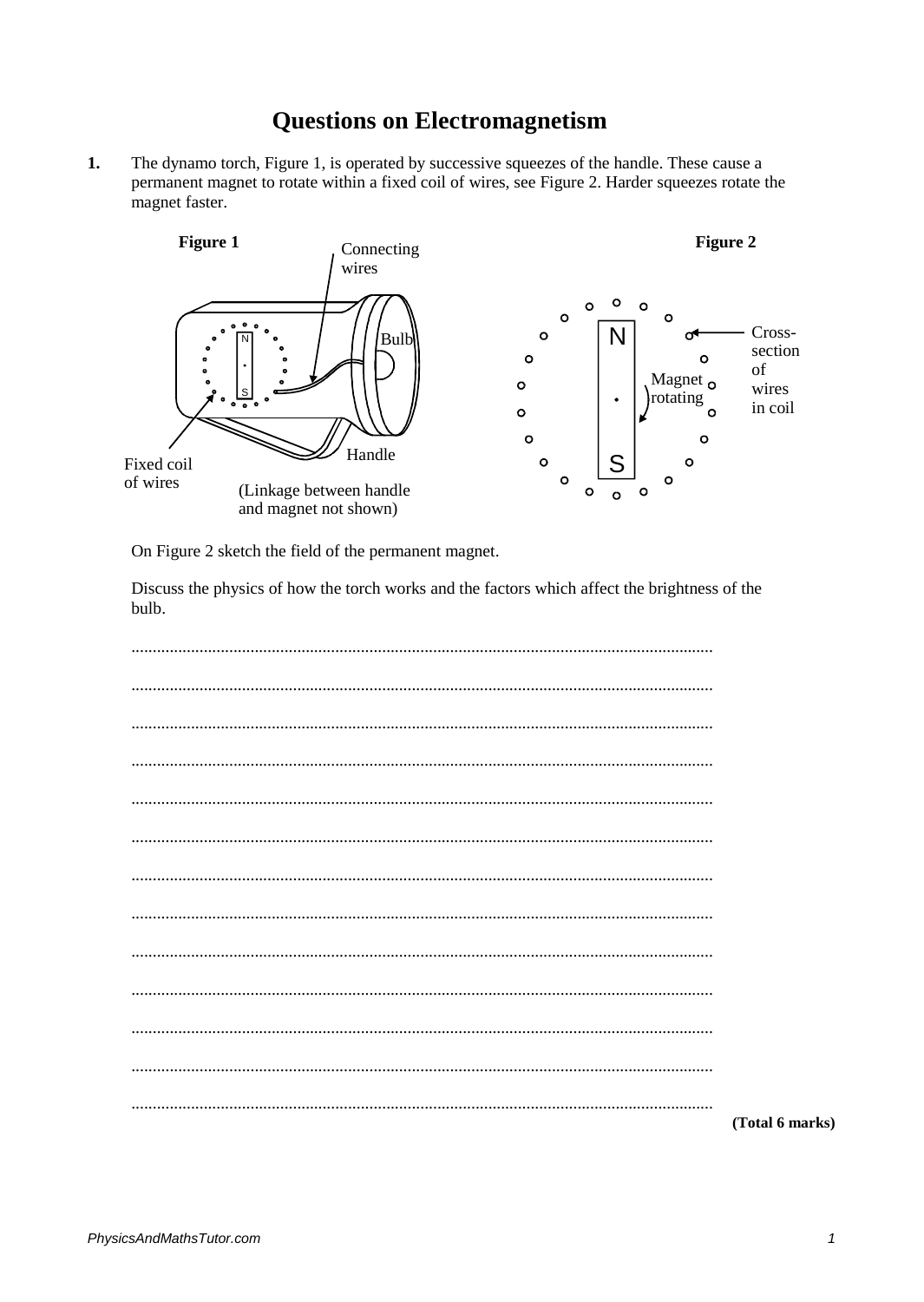**2.** In order to monitor the performance of a motor, it is necessary to measure its rate of rotation. A simple sensor consists of a small bar magnet attached to the output shaft of the motor. A coil of wire is placed so that the magnet rotates close to it as shown below.



The voltage induced across the coil is displayed on a c.r.o. (cathode ray oscilloscope). The c.r.o. screen is shown below.



**Figure i**

Explain how the movement of the magnet produces the voltage shown. As part of your explanation, fill in the three empty boxes (2, 3 and 4) below figure (i) to show the corresponding positions of the magnet.

............................................................................................................................................... ............................................................................................................................................... ............................................................................................................................................... ............................................................................................................................................... ...............................................................................................................................................

**(4)**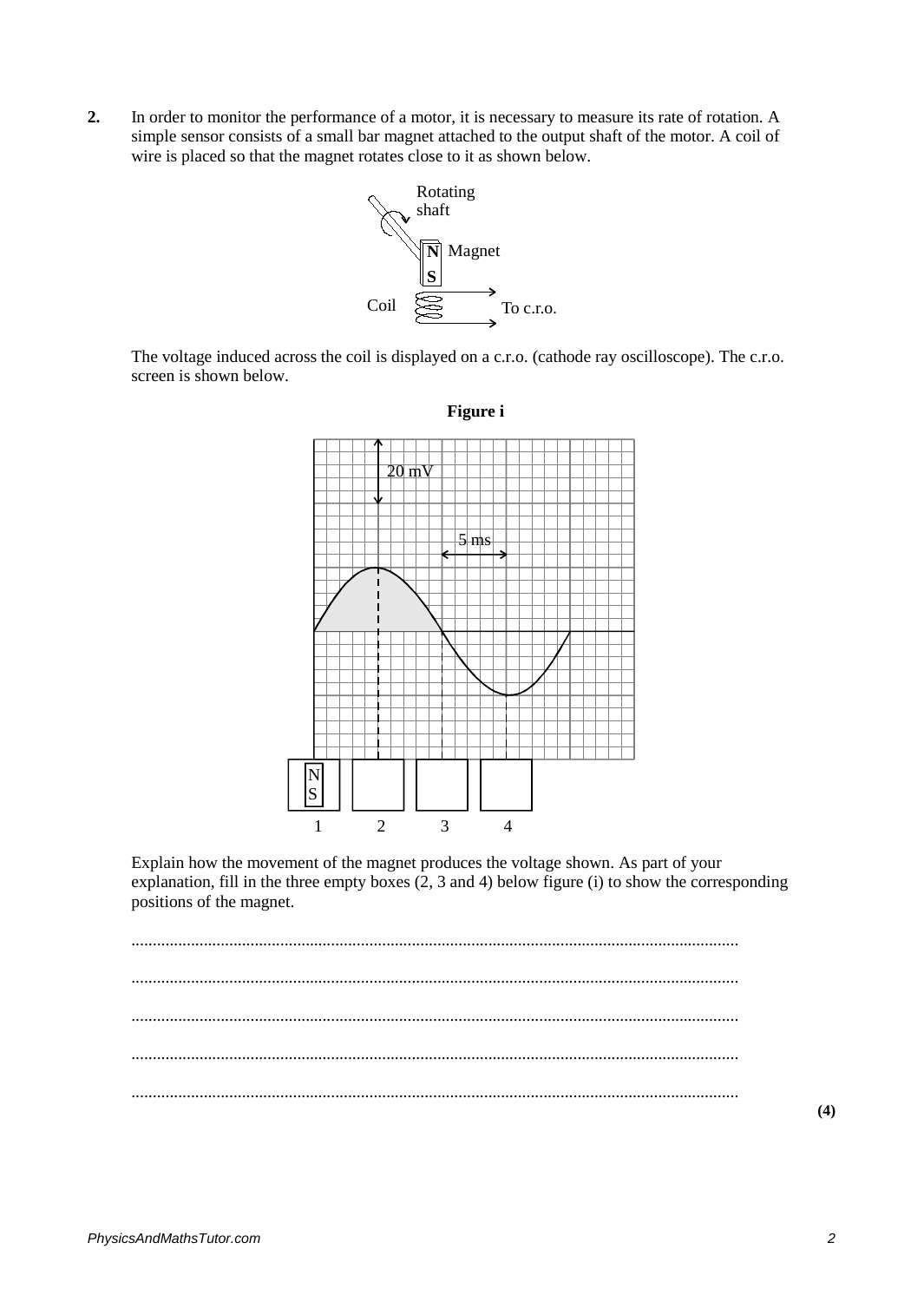The rotation rate of the shaft is now doubled. The c.r.o. settings are not changed. This produces the c.r.o screen shown below.

| Figure ii                                                                                                                                                                              |     |
|----------------------------------------------------------------------------------------------------------------------------------------------------------------------------------------|-----|
|                                                                                                                                                                                        |     |
| Explain the differences between figure (i) and figure (ii).                                                                                                                            |     |
|                                                                                                                                                                                        | (3) |
| The shaded area in figure (i) is equal to                                                                                                                                              |     |
|                                                                                                                                                                                        |     |
| $2 \times$ (number of turns on coil) $\times$ (flux at one end of magnet)                                                                                                              |     |
| The coil has 240 turns. Show that the flux at each end of the magnet is about $3 \times 10^{-7}$ Wb.                                                                                   |     |
|                                                                                                                                                                                        |     |
|                                                                                                                                                                                        |     |
|                                                                                                                                                                                        |     |
|                                                                                                                                                                                        |     |
|                                                                                                                                                                                        |     |
| The dimensions of the end of the bar magnet are $1.0 \text{ cm} \times 0.5 \text{ cm}$ . Calculate an approximate<br>value for the magnetic flux density at the end of the bar magnet. | (3) |
|                                                                                                                                                                                        |     |
|                                                                                                                                                                                        |     |
|                                                                                                                                                                                        |     |
| (Total 12 marks)                                                                                                                                                                       | (2) |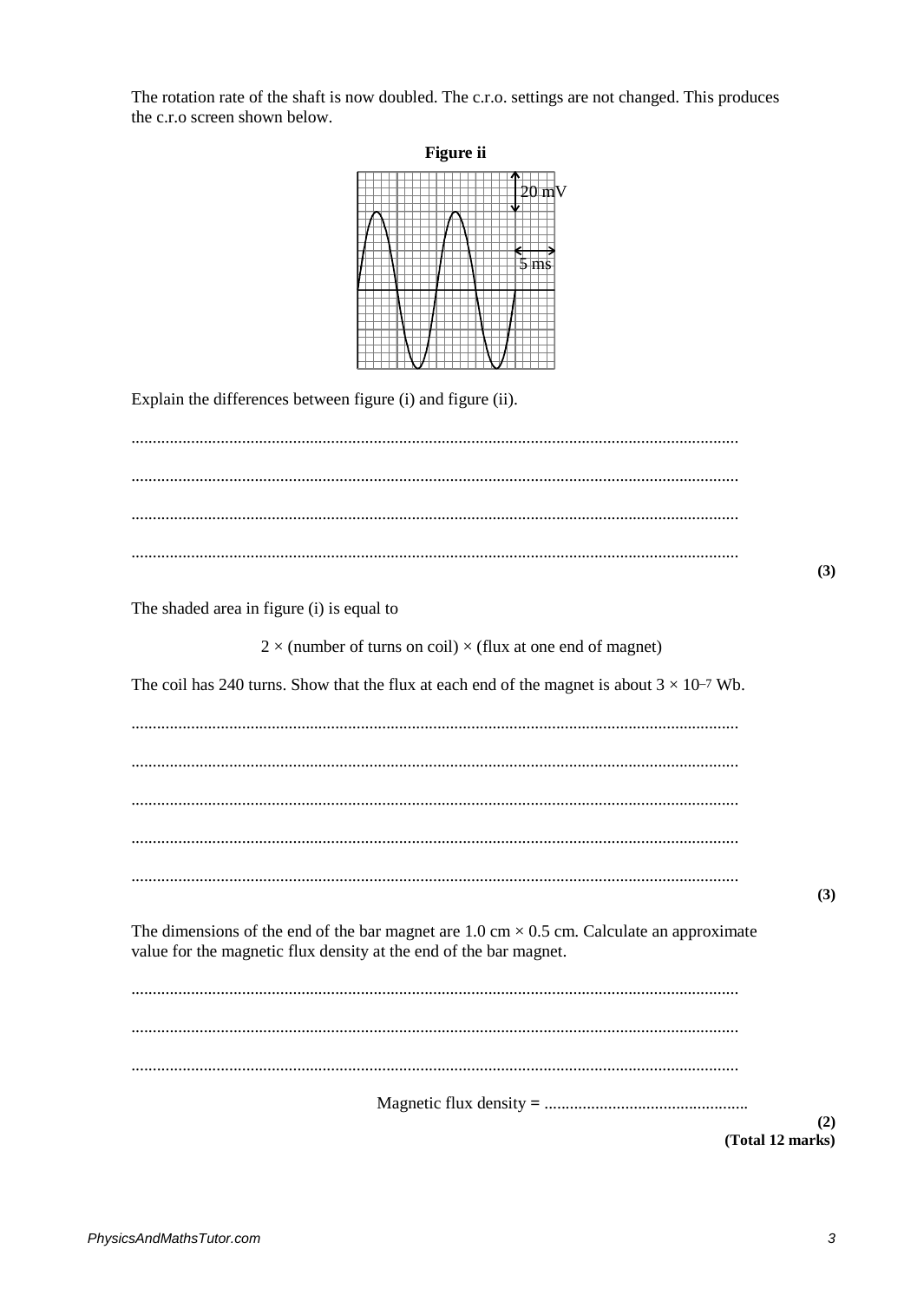## $3.$ The formulae list states:

## In a magnetic field  $F = Bqv \sin \theta$

Describe the situation to which this equation refers, stating the meaning of each symbol.

 $(4)$ 

The formulae list also gives an equation  $r = p/BQ$ .

Describe the situation modelled by this equation, stating the meaning of the symbol  $p$ .

 $(2)$ 

Particles arriving from the Sun can enter the Earth's magnetic field in such a way that they spiral along towards the North pole as shown in the diagram below. As they near the North pole they give rise to the beautiful Aurora Borealis, or Northern Lights.

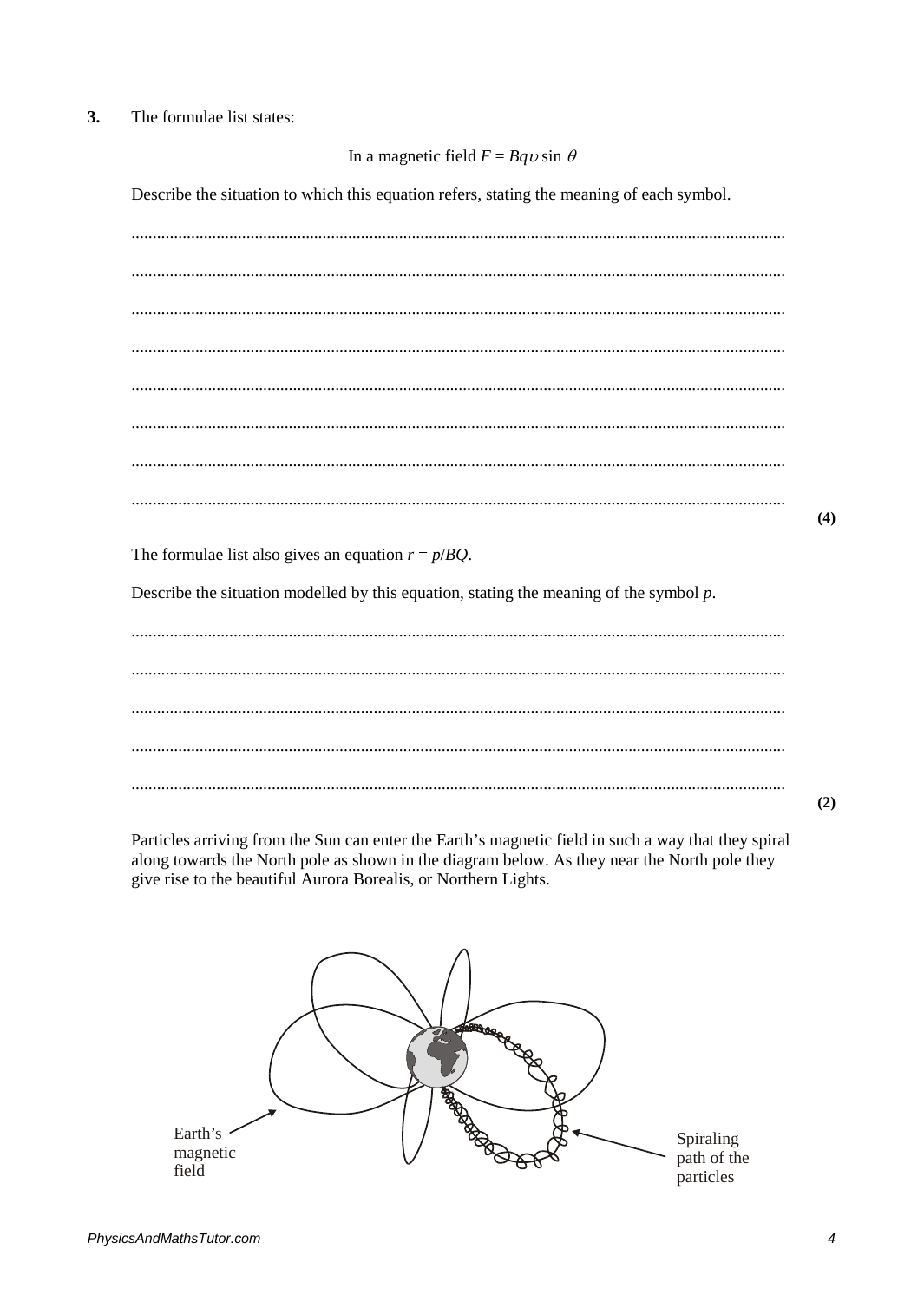Explain why the path of a particle is curved.

Explain why the spiralling circular path of a particle decreases in radius as it nears the North Pole.

 $(2)$ (Total 10 marks)

 $\overline{4}$ . The diagram shows a device which may be used as either an electric generator or an electric motor.

Explain how the same device may be used for these two separate functions, and suggest one change which would improve its operation in either case.

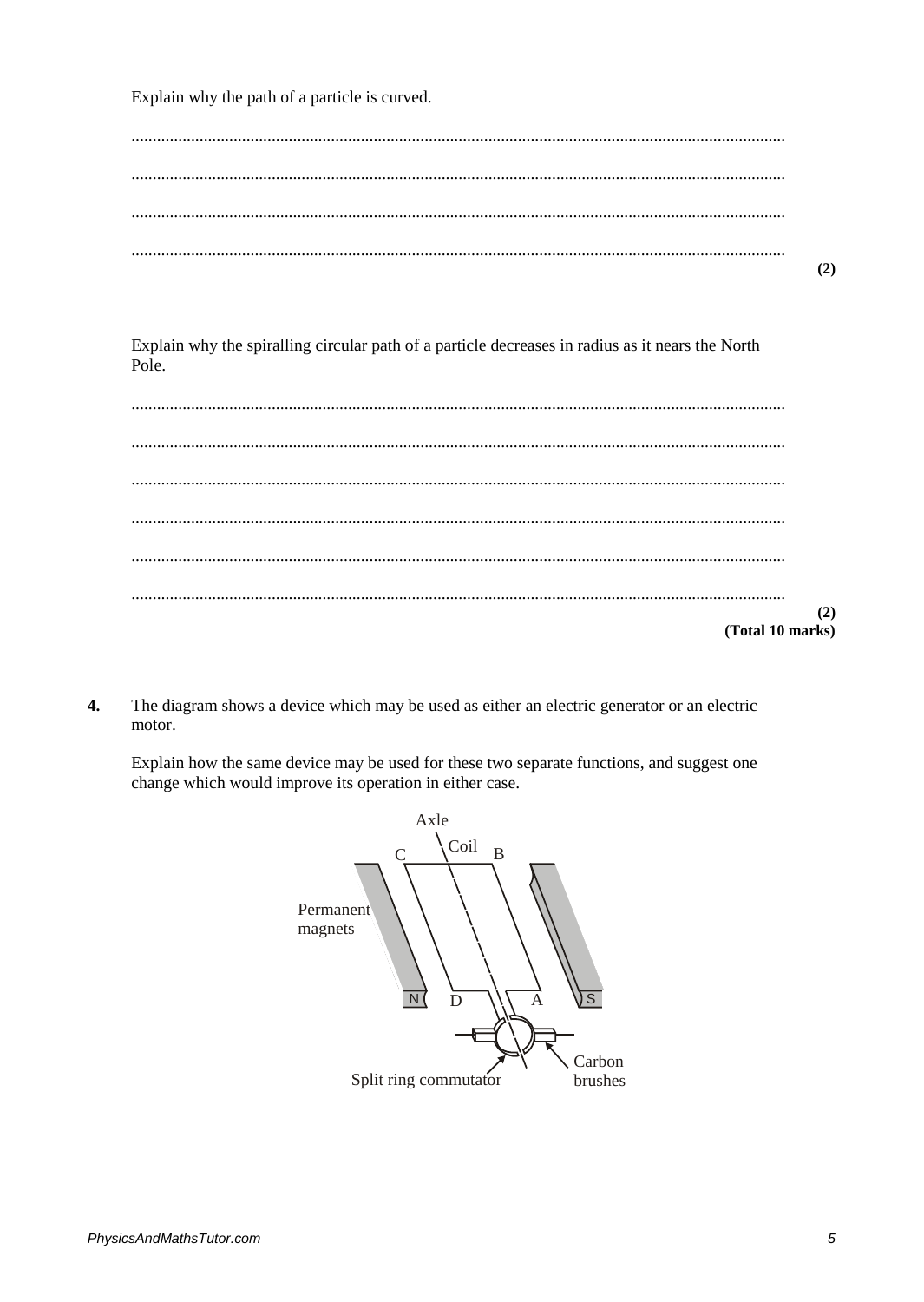| (Total 7 marks) |
|-----------------|

5. There have been several space missions experimenting with tethered satellites. In a 1992 mission, the tethered satellite was connected to the shuttle Atlantis by a long, conducting cable, the satellite being in the higher orbit. As the shuttle orbited through the Earth's magnetic field, an e.m.f. was induced in the conducting cable.

The shuttle, cable and satellite were all moving through the ionosphere, which contains many charmed particles. The charged particles were able to complete a circuit, allowing a current to flow through the cable. One result of this current was that the orbit height of the shuttle, cable and satellite gradually became less.

Explain

- $(a)$ the origin of the induced e.m.f.,
- $(b)$ the reduction in the orbit height due to the flow of current.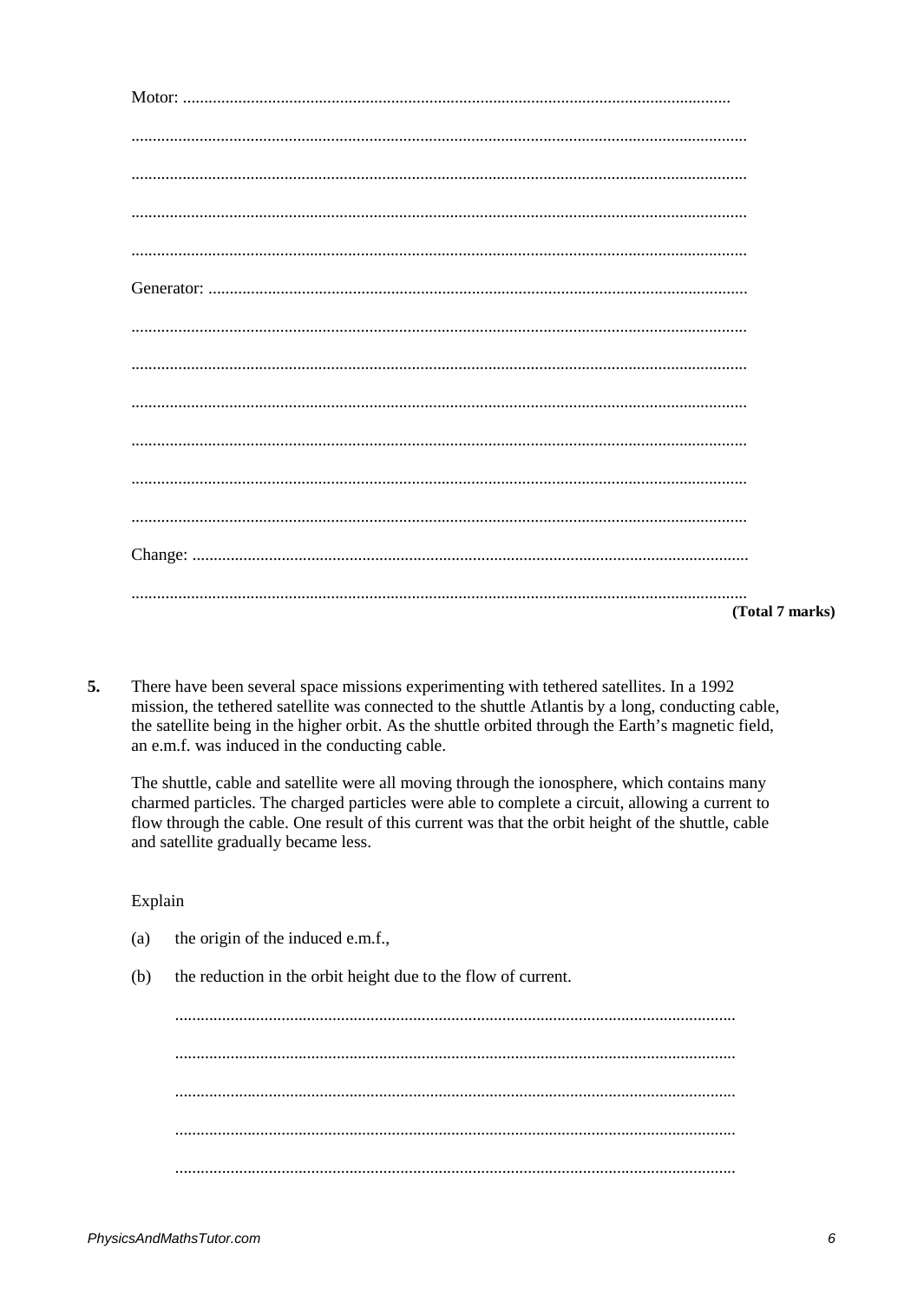| (Total 5 marks) |
|-----------------|

**6.** It should in principle be possible to generate useful electric power by moving a conductor through the Earth's magnetic field. In 1996 and 1992 there were (unsuccessful) attempts to do this using a satellite tethered to a space shuttle. The system consists of the satellite connected to the shuttle by a conducting cable which is insulated from the ionised gas through which it moves. (The attempts failed because the cable tangled and broke.)



Suppose a cable of length *l* moves with a speed *v* perpendicular to a magnetic field *B*. By considering the area swept out by the wire in a time  $\Delta t$ , write down an expression in terms of *B*, *l* and *v*, for the magnetic flux ∆Φ cut by the cable in time ∆*t*.

…....….....…...…...…...…...…...…...…...…...…...…...…...…...…...…...…....….………… …....….....…...…...…...…...…...…...…...…...…...…...…...…...…...…...…....….………… …....….....…...…...…...…...…...…...…...…...…...…...…...…...…...…...…....….………… …....….....…...…...…...…...…...…...…...…...…...…...…...…...…...…...…....….………… Hence write an expression for the emf *E* induced across the ends of this cable. …....….....…...…...…...…...…...…...…...…...…...…...…...…...…...…...…....….…………

…....….....…...…...…...…...…...…...…...…...…...…...…...…...…...…...…....….…………

**(1)**

**(2)**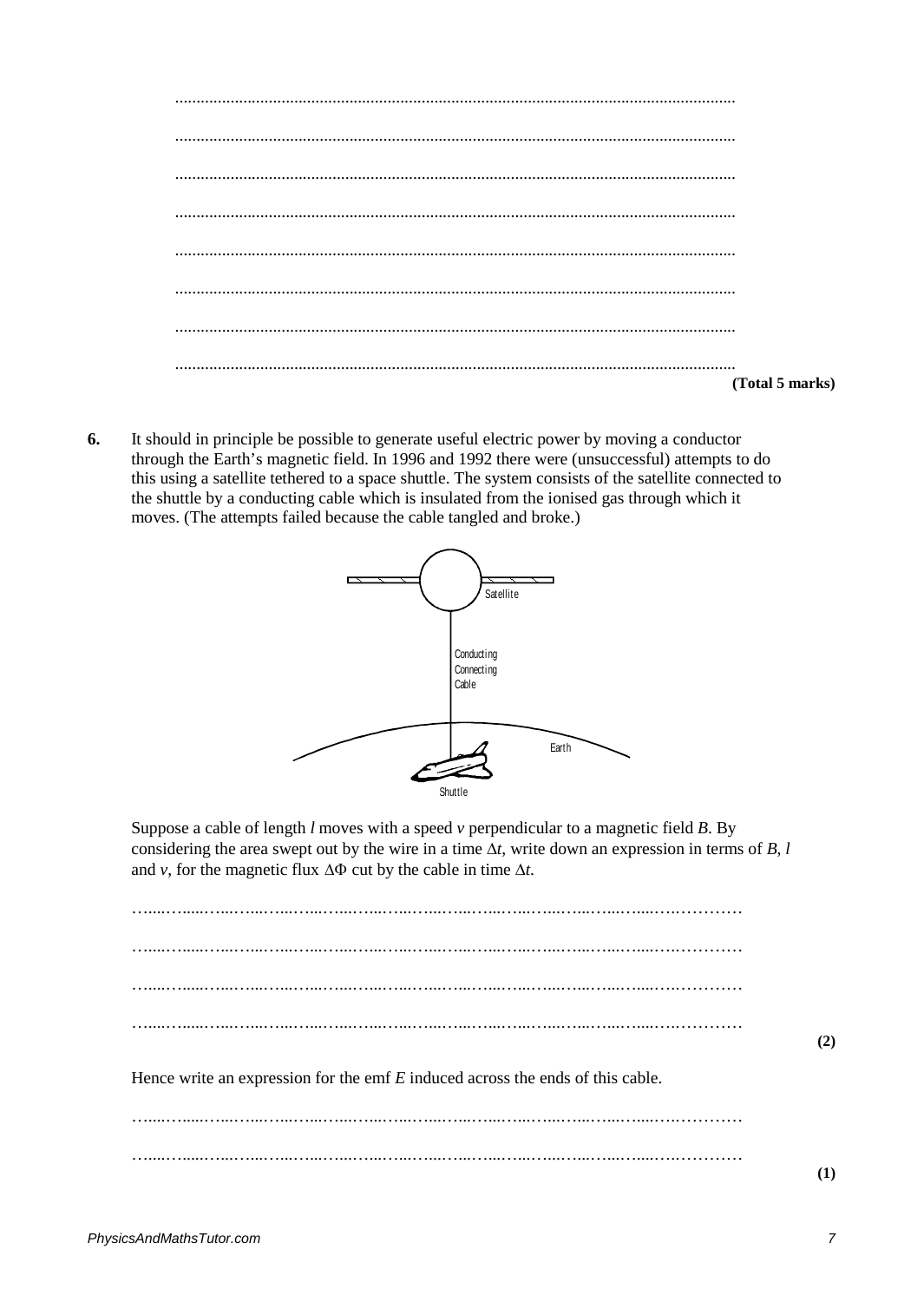It was expected that the tethered cable would generate a maximum of 5000 V across its ends.

If the length of the cable was 20.7 km, and the component of the Earth's magnetic fluxdensity perpendicular to it was  $3.2 \times 10^{-5}$  T, calculate how fast the tether must have been moving.



7. An induction microphone converts sound waves into electrical signals which can be amplified.



Describe the stages by which the sound waves are converted into electrical signals. State whether the signals are a.c. or d.c.

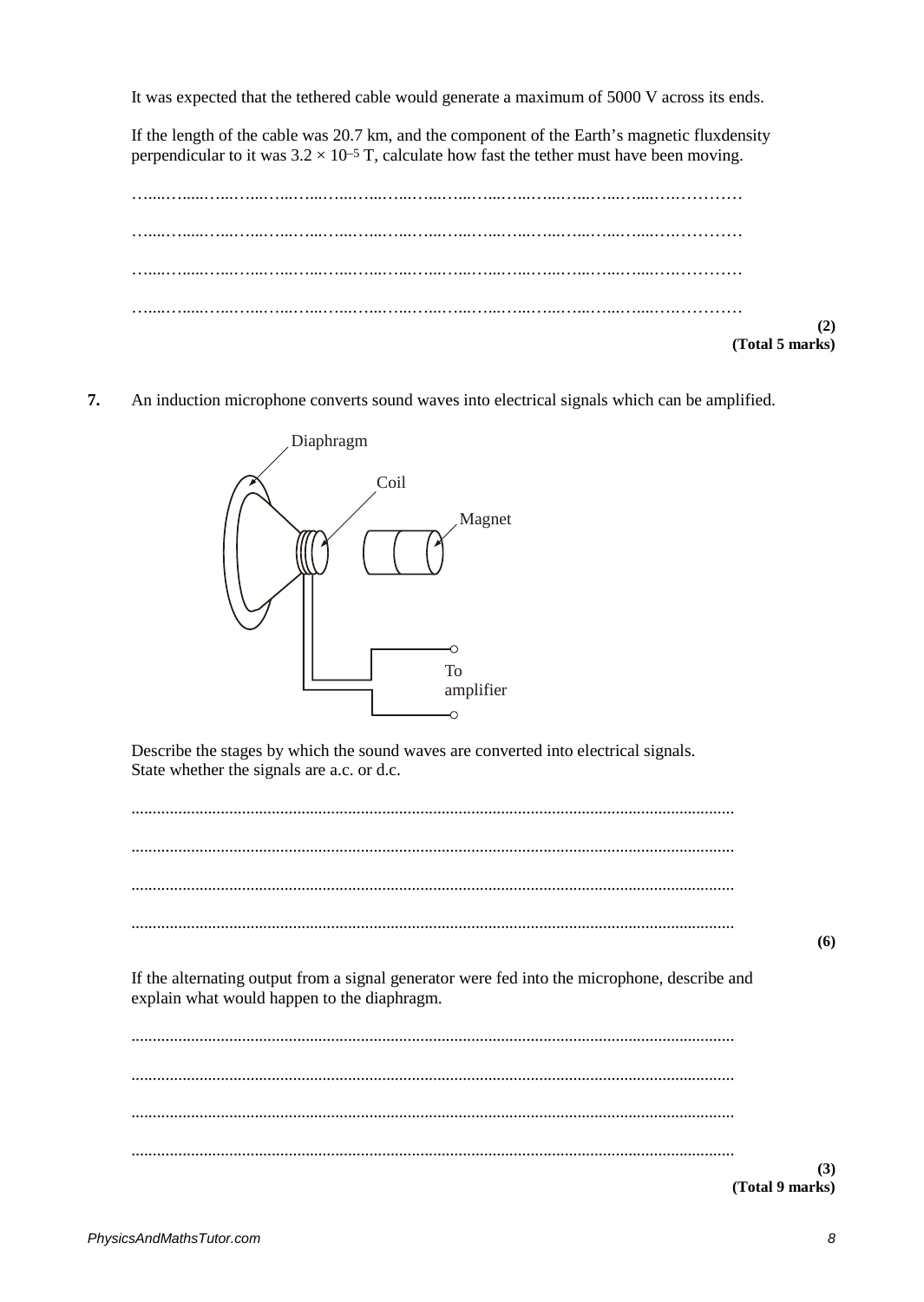$\mathbf{8}$ Explain the action of a step-down transformer. Your explanation should include reference to the parts played by the primary and secondary coils and the core of the transformer. You may be awarded a mark for the clarity of your answer.

(Total 6 marks)

9. State Lenz's law of electromagnetic induction.

> $(2)$

A bar magnet is dropped from rest through the centre of a coil of wire which is connected to a resistor and datalogger.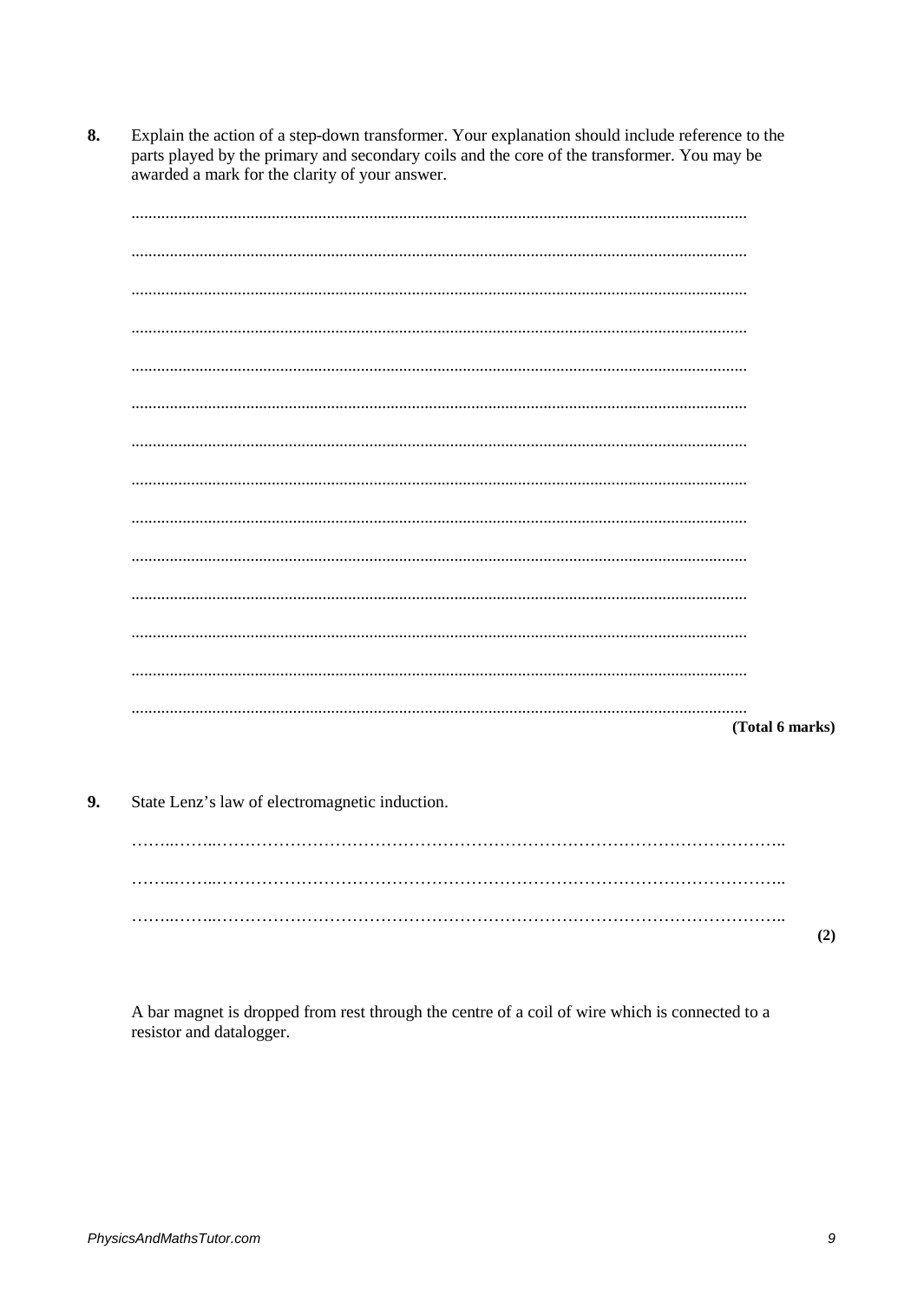

State the induced magnetic polarity on the top side of the coil as the magnet falls towards it.

……..……..………………………………………………………………………………………..

Add an arrow to the wire to show the direction of the induced current as the magnet falls towards the coil.

**(2)**

The graph shows the variation of induced current in the resistor with time as the magnet falls.



Explain why the magnitude of  $I_2$  is greater than  $I_1$ .

……..……..……………………………………………………………………………………….. ……..……..……………………………………………………………………………………….. ……..……..……………………………………………………………………………………….. **(2) (Total 6 marks)**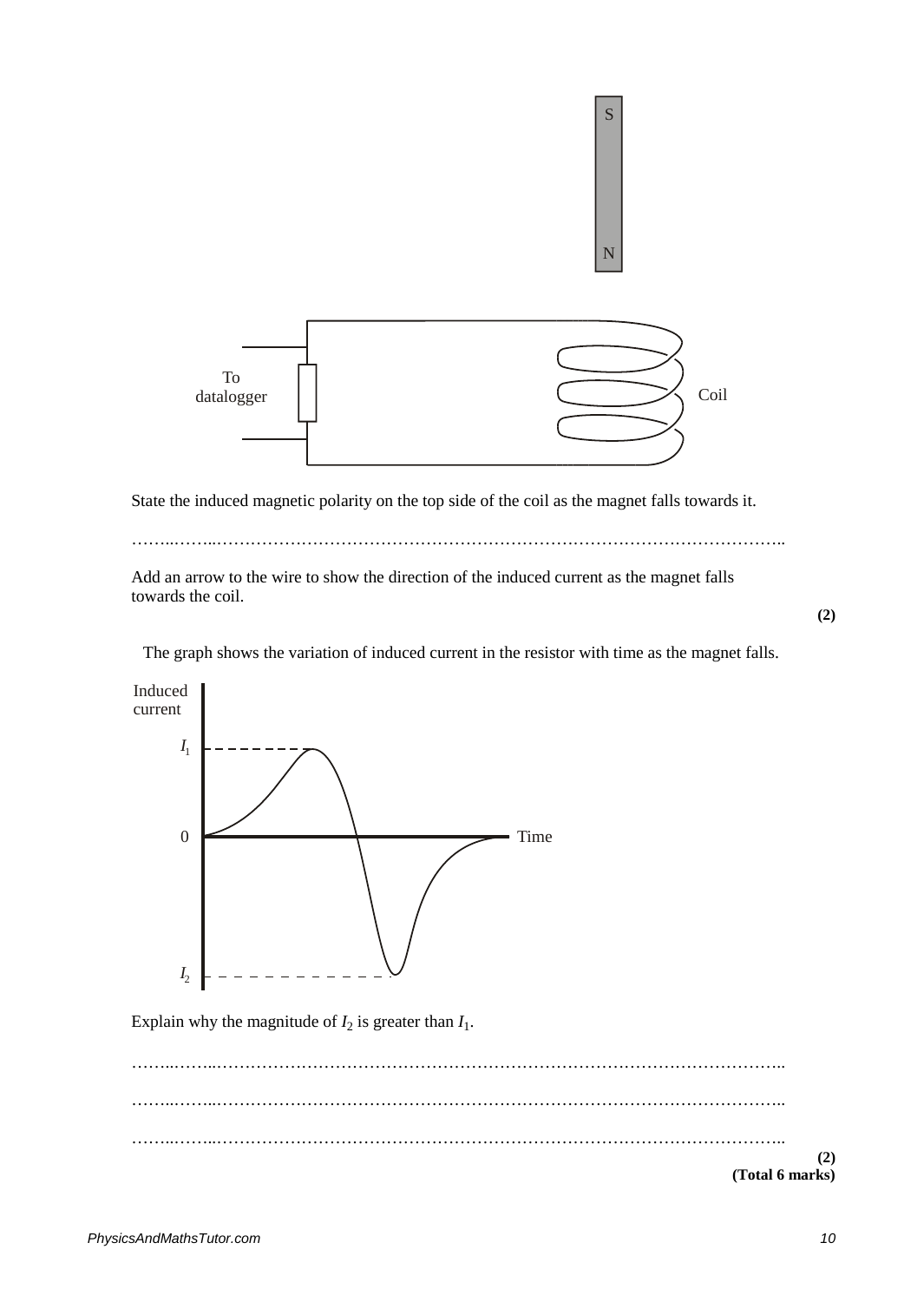$10.$ Explain the action of the transformer shown below. You may be awarded a mark for the clarity of your answer.

 $(5)$ 

The following diagram shows an ideal step-down transformer.



The input voltage is 240 V. Calculate the output voltage of the transformer.

 $(2)$ (Total 7 marks)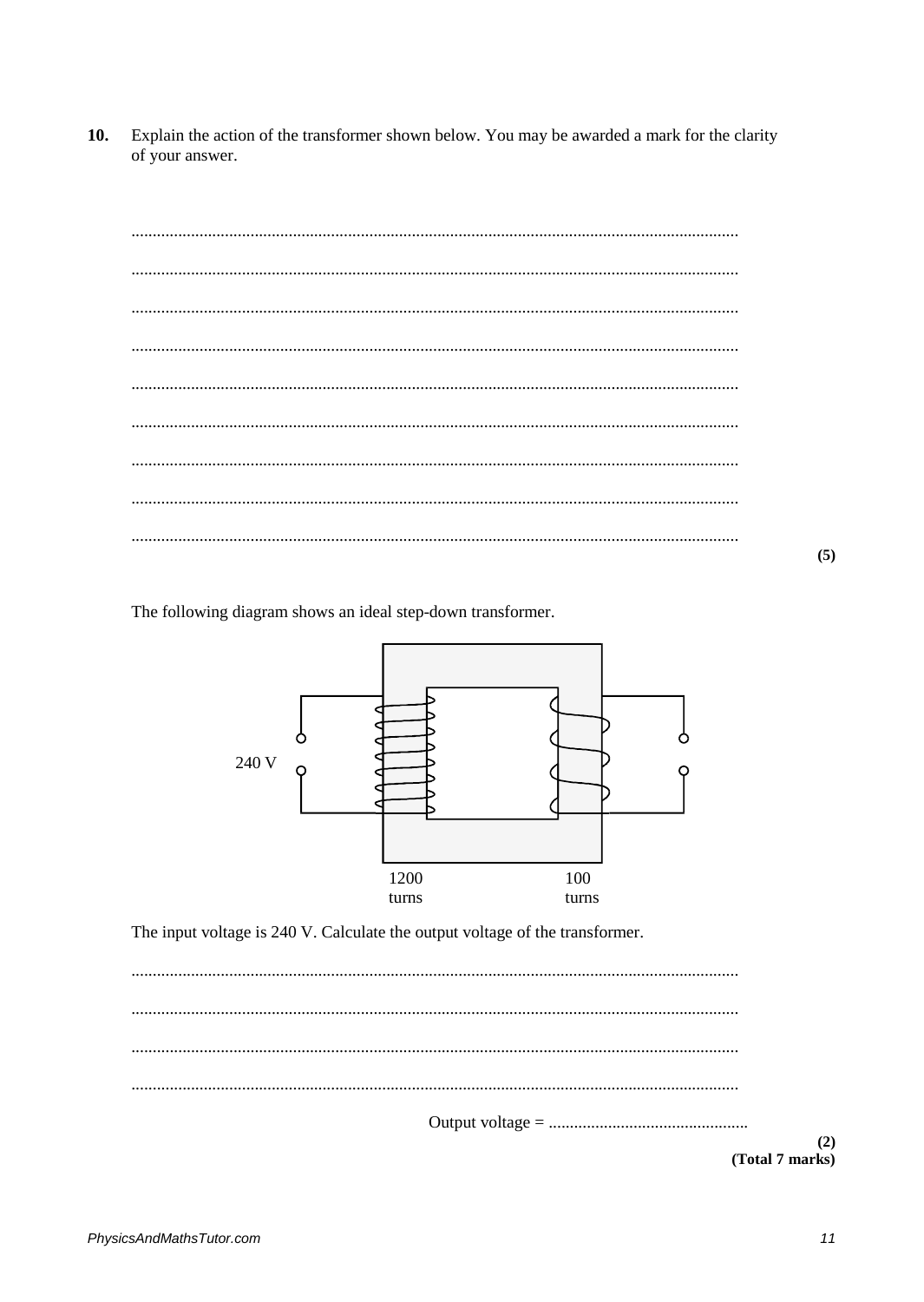**11.** The diagram shows two blades of aluminium. Blade A is complete. Blade B has been cut to form a comb.



Which electrical property of the blade is increased by cutting away the aluminium?



Each blade is suspended in turn between the poles of a strong permanent magnet. Electromagnetic induction produces current loops in blade A as it swings between the poles.



Express Faraday's law of electromagnetic induction in words.

.......................................................................................................................................... .......................................................................................................................................... .......................................................................................................................................... ..........................................................................................................................................

**(2)**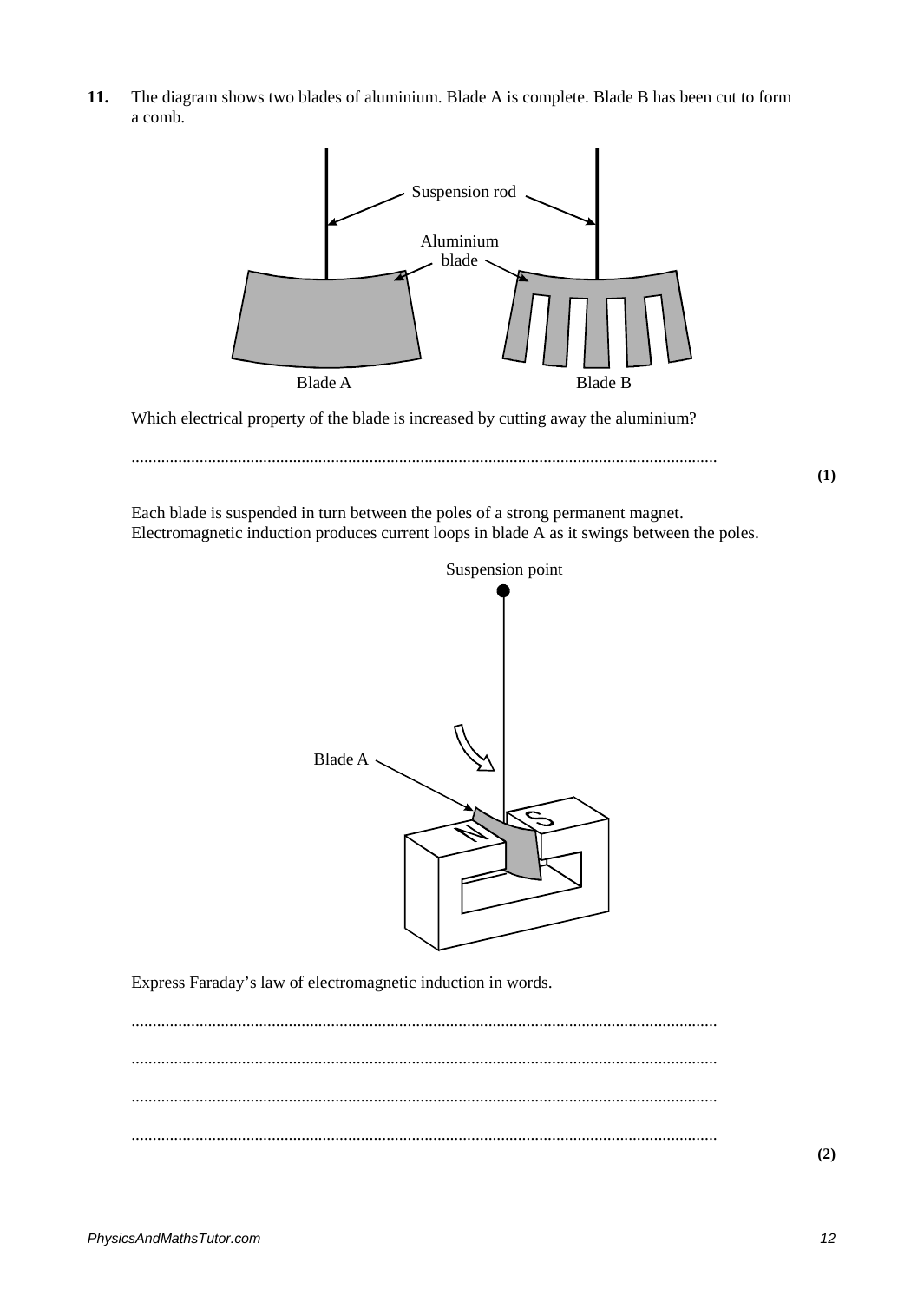The oscillations of blade A are rapidly damped. Explain why. You may be awarded a mark for the clarity of your answer.

 $(4)$ 

Suggest why the oscillations of blade B are only very lightly damped when it replaces blade A as the blade swinging between the poles.

 $(1)$ (Total 8 marks)

12. The ignition system in a car requires 25000 V to be applied to the spark plug to produce a spark in the combustion chamber. This voltage is produced from the car's  $12 \text{ V d.c.}$  electric supply by using a type of transformer usually called the "ignition coil". A circuit diagram of such a coil is shown below.



In order to generate a pulse of high voltage at the spark plug, the switch S must be closed for a short period and then opened quickly.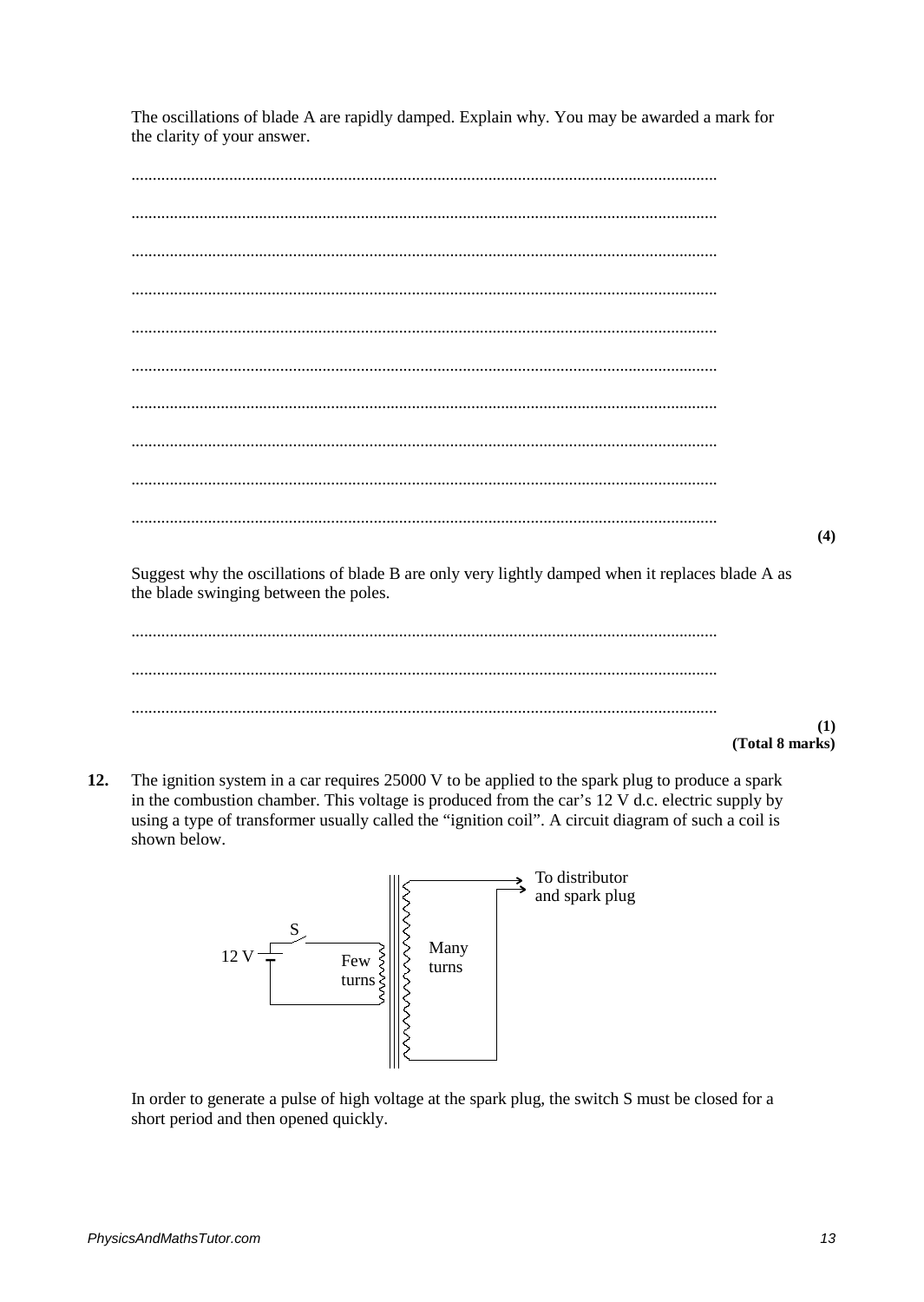Use Faraday's law to explain why a large voltage is generated in the secondary circuit when the switch is opened.

|  | (Total 6 marks) |  |
|--|-----------------|--|
|  |                 |  |

**13.** The photograph shows a transformer which has been cut in half. The transformer consists of primary and secondary coils wound around the same laminated iron core. The diagram shows a cross-section of the iron core and the two coils. One coil consists of a few turns of thick wire. The other coil has many turns of thinner wire.



Explain how an e.m.f. is induced in the secondary coil.

**(3)**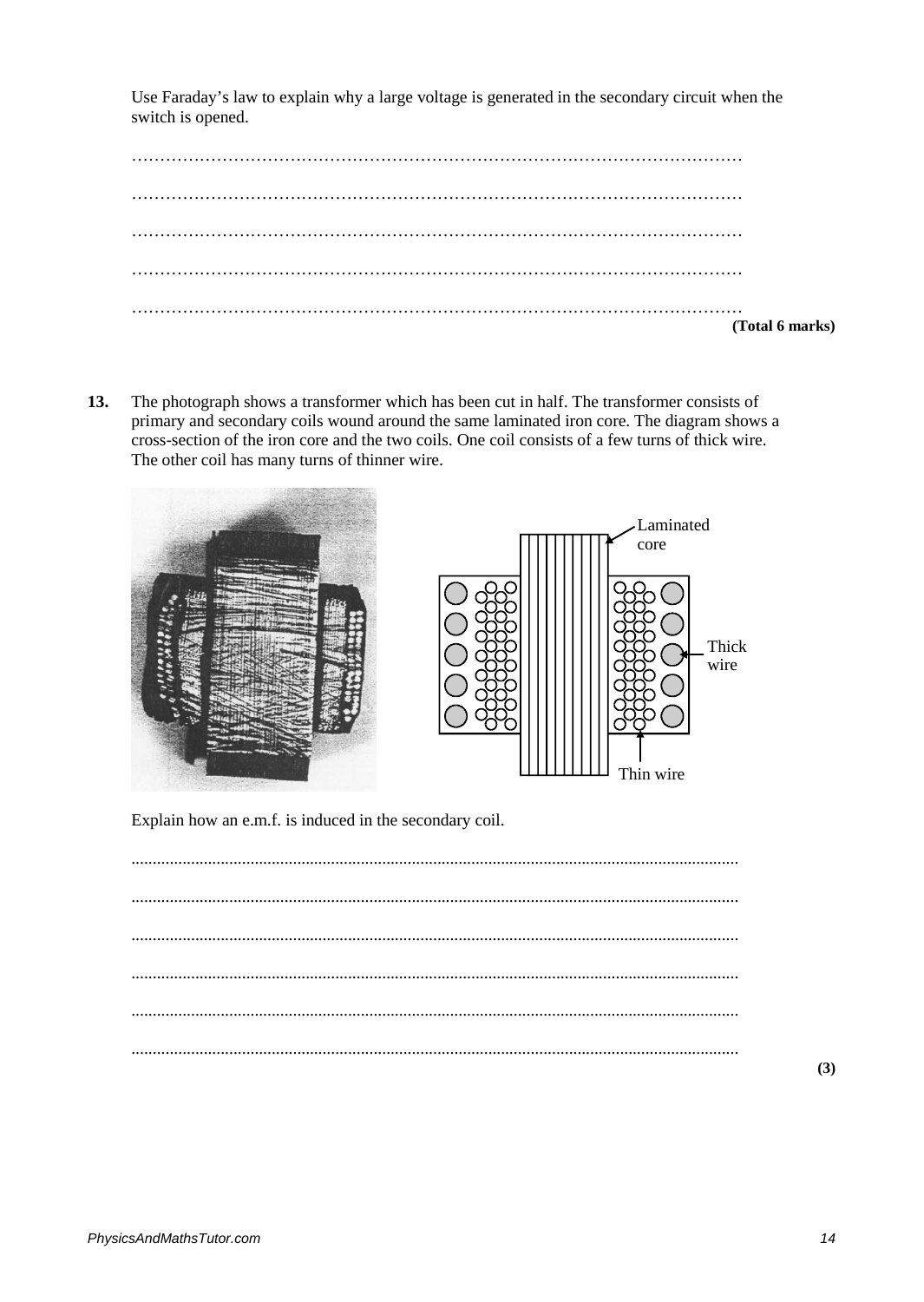| The transformer in the photograph has one coil with 32 turns of thick wire. and the other with<br>512 turns of thin wire. Either coil can be the primary. with the other being the secondary.<br>Describe the function of the transformer when the 512-turn coil is the primary. |                         |
|----------------------------------------------------------------------------------------------------------------------------------------------------------------------------------------------------------------------------------------------------------------------------------|-------------------------|
|                                                                                                                                                                                                                                                                                  |                         |
|                                                                                                                                                                                                                                                                                  | (2)                     |
| When in use, the 32-turn coil always carries the greater current. Explain why this is so.                                                                                                                                                                                        |                         |
|                                                                                                                                                                                                                                                                                  |                         |
|                                                                                                                                                                                                                                                                                  |                         |
|                                                                                                                                                                                                                                                                                  |                         |
|                                                                                                                                                                                                                                                                                  | (2)                     |
| Explain why this coil is made with much thicker wire.                                                                                                                                                                                                                            |                         |
|                                                                                                                                                                                                                                                                                  |                         |
|                                                                                                                                                                                                                                                                                  |                         |
|                                                                                                                                                                                                                                                                                  |                         |
| Suggest a reason why the core is made of thin laminated sheets of soft iron.                                                                                                                                                                                                     | (2)                     |
|                                                                                                                                                                                                                                                                                  |                         |
|                                                                                                                                                                                                                                                                                  |                         |
|                                                                                                                                                                                                                                                                                  |                         |
|                                                                                                                                                                                                                                                                                  |                         |
|                                                                                                                                                                                                                                                                                  |                         |
|                                                                                                                                                                                                                                                                                  | (3)<br>(Total 12 marks) |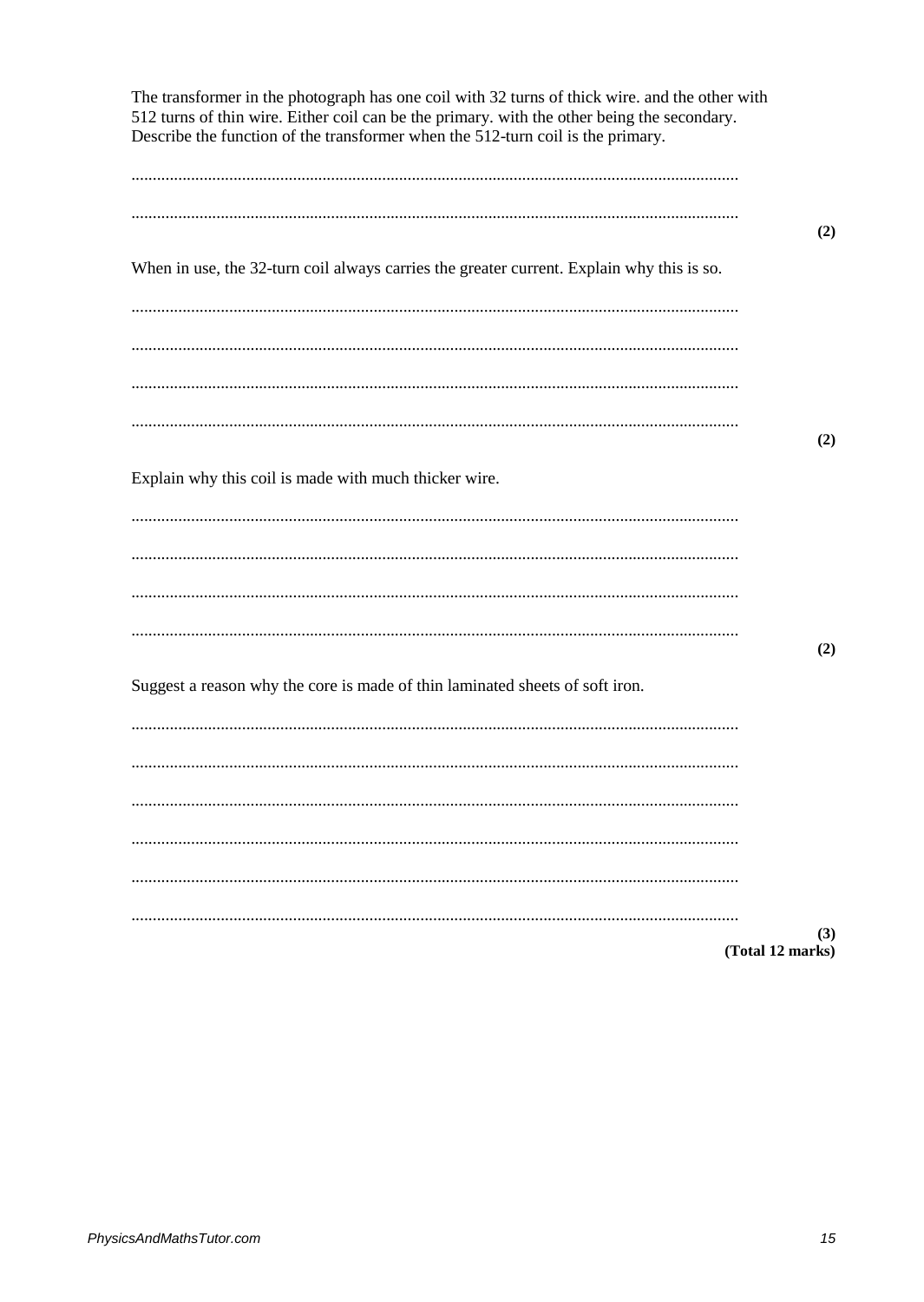$14.$ The diagram shows a device called a Residual Current Circuit Breaker (RCCB). It is designed to protect users of appliances connected to the mains a.c. power supply, e.g. an electric lawnmower.



Explain why, in normal operation, the resultant flux in the iron core due to coils 1 and 2 is zero.

 $(2)$ 

If there is a difference in the currents flowing in the live and neutral wires, for example caused by a person coming into contact with a bare wire, the RCCB breaks the circuit. Explain how.

 $(5)$ (Total 7 marks)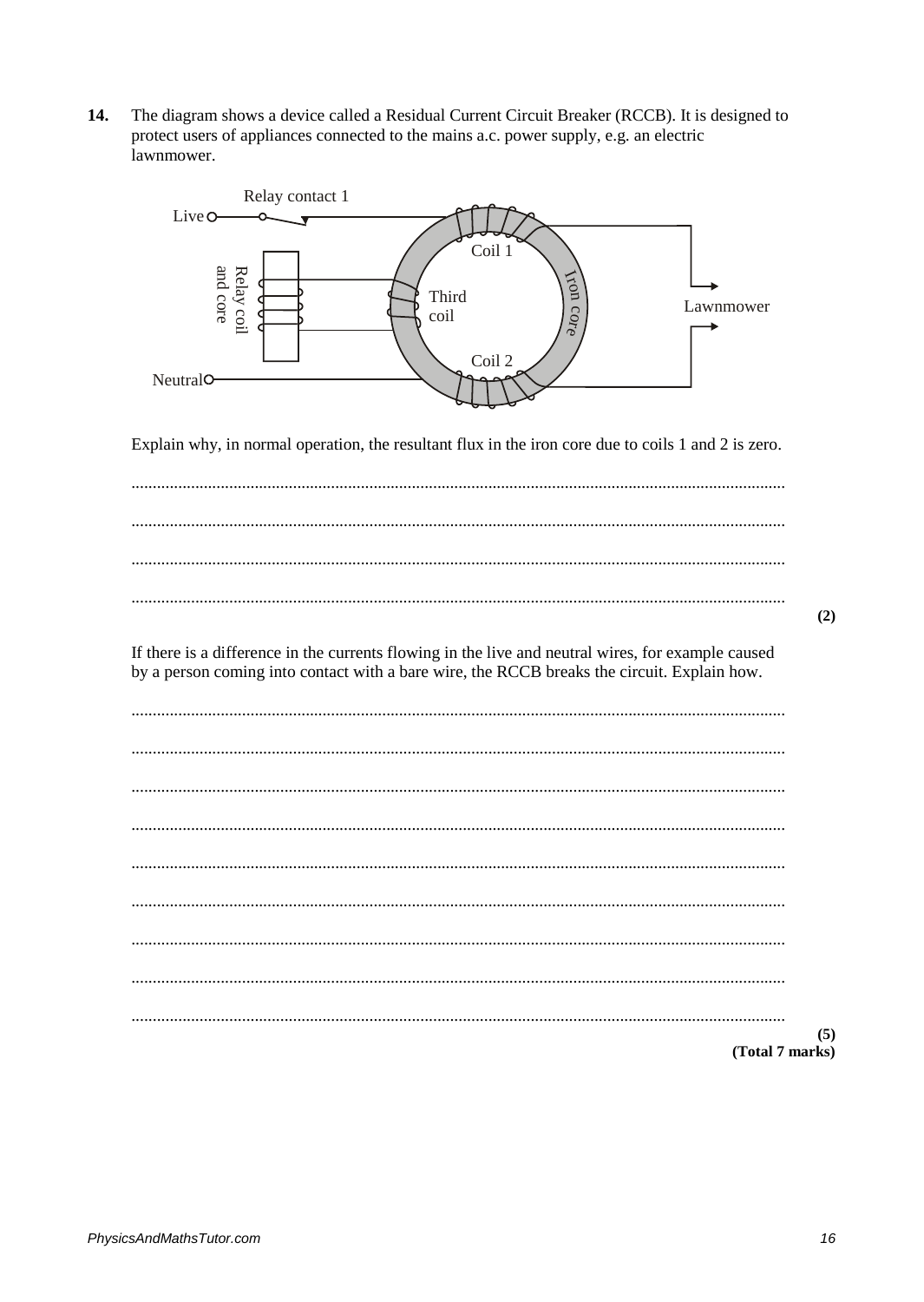**15.** The diagram shows an electric toothbrush. An electric toothbrush recharges its batteries despite there being no metal contacts between the toothbrush and the base.



State a reason for avoiding metal contacts between the toothbrush and the base.

............................................................................................................................................... ...............................................................................................................................................

**(1)**